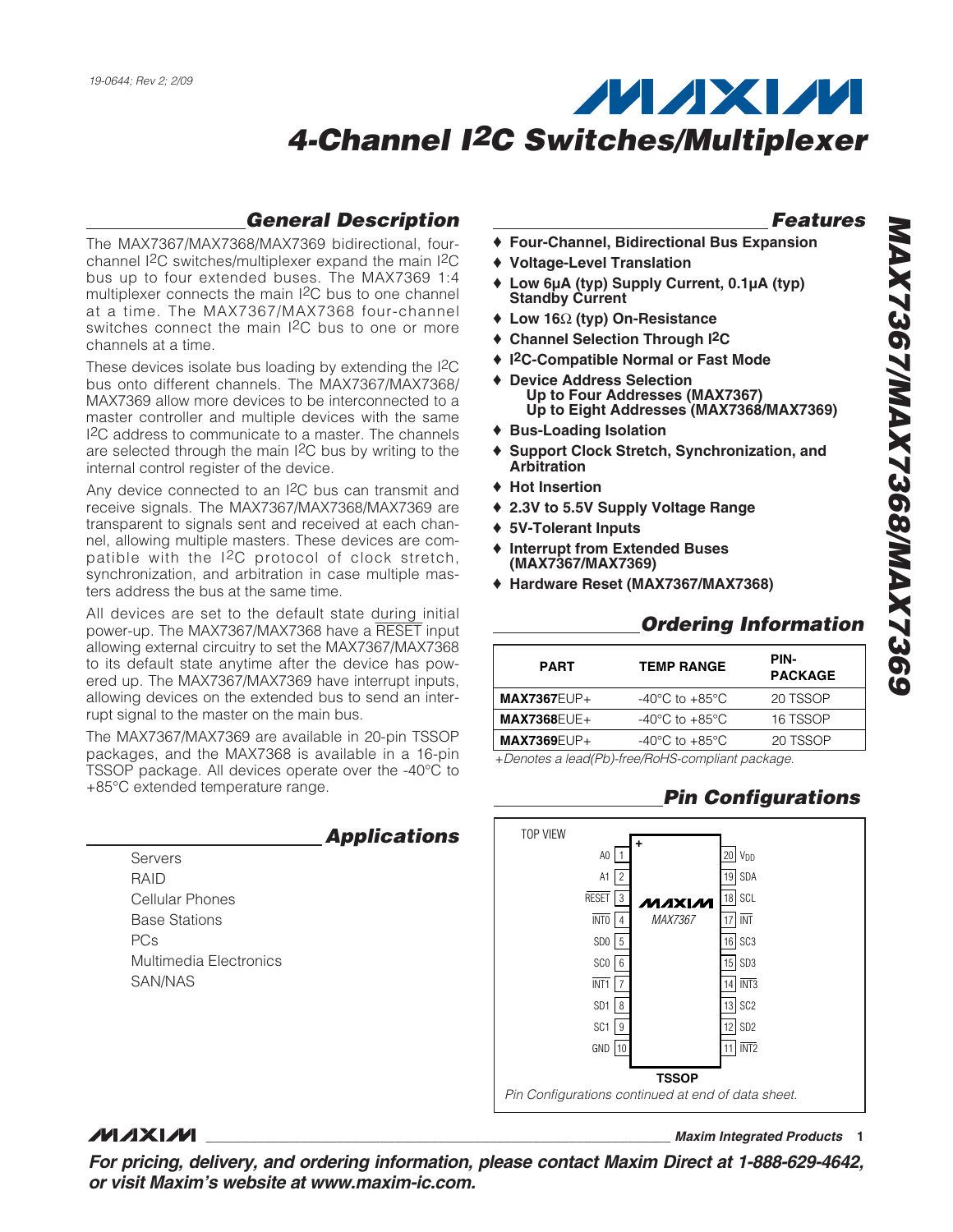### **ABSOLUTE MAXIMUM RATINGS**

|                                                                                                                                                                                                                                                                     | Cor                 |
|---------------------------------------------------------------------------------------------------------------------------------------------------------------------------------------------------------------------------------------------------------------------|---------------------|
|                                                                                                                                                                                                                                                                     | 2                   |
| Input Currents                                                                                                                                                                                                                                                      | a                   |
|                                                                                                                                                                                                                                                                     | $\overline{1}$      |
|                                                                                                                                                                                                                                                                     | a                   |
|                                                                                                                                                                                                                                                                     | Op <sub>6</sub>     |
|                                                                                                                                                                                                                                                                     | Jun<br>Stor<br>l ea |
| Stresses beyond those listed under "Absolute Maximum Ratings" may cause permane<br>operation of the device at these or any other conditions beyond those indicated in the<br>absolute maximum rating conditions for extended periods may affect device reliability. |                     |

| Continuous Power Dissipation ( $T_A = +70^{\circ}C$ ) |  |
|-------------------------------------------------------|--|
| 20-Pin TSSOP (derate 11.0mW/°C                        |  |
|                                                       |  |
| 16-Pin TSSOP (derate 9.4mW/°C                         |  |
|                                                       |  |
|                                                       |  |
|                                                       |  |
|                                                       |  |
|                                                       |  |

Stresses beyond those listed under "Absolute Maximum Ratings" may cause permanent damage to the device. These are stress ratings only, and functional operation of the device at these or any other conditions beyond those indicated in the operational sections of the specifications is not implied. Exposure to absolute maximum rating conditions for extended periods may affe

## **ELECTRICAL CHARACTERISTICS (3.3V SUPPLY)**

(V<sub>DD</sub> = 2.3V to 3.6V, T<sub>A</sub> = -40°C to +85°C, unless otherwise noted. Typical values are at V<sub>DD</sub> = 3.3V, T<sub>A</sub> = +25°C.) (Note 1)

| <b>PARAMETER</b>                           | <b>SYMBOL</b>          | <b>CONDITIONS</b>                                                                                         | <b>MIN</b>              | <b>TYP</b> | <b>MAX</b>                       | <b>UNITS</b> |  |
|--------------------------------------------|------------------------|-----------------------------------------------------------------------------------------------------------|-------------------------|------------|----------------------------------|--------------|--|
| <b>POWER SUPPLY</b>                        |                        |                                                                                                           |                         |            |                                  |              |  |
| Supply Voltage                             | V <sub>DD</sub>        |                                                                                                           | 2.3                     |            | 3.6                              | $\vee$       |  |
| <b>Standby Current</b>                     | <b>ISTB</b>            | No load, all inputs = $V_{DD}$ or GND, $V_{DD}$ = 3.6V,<br>all channels disabled                          |                         | 0.1        | 1                                | μA           |  |
| <b>Supply Current</b>                      | lop                    | No load, all inputs = $V_{DD}$ or GND,<br>$f_{SCL} = 100kHz$ , $V_{DD} = 3.6V$ ,<br>all channels disabled |                         | 6          | 30                               | μA           |  |
| Power-On-Reset (POR)<br>Voltage            | <b>V<sub>POR</sub></b> | V <sub>DD</sub> rising                                                                                    |                         | 1.4        | 2.1                              | $\vee$       |  |
| Power-On-Reset Hysteresis                  | <b>VHYST</b>           |                                                                                                           |                         | 0.4        |                                  | V            |  |
| <b>INPUT SCL, INPUT/OUTPUT SDA</b>         |                        |                                                                                                           |                         |            |                                  |              |  |
| Low-Level Input Voltage                    | $V_{\parallel L}$      | (Note 2)                                                                                                  | $-0.2$                  |            | $+0.3x$<br>V <sub>DD</sub>       | $\vee$       |  |
| High-Level Input Voltage                   | V <sub>IH</sub>        |                                                                                                           | 0.7x<br>V <sub>DD</sub> |            | 5.5                              | $\vee$       |  |
| Low-Level Output Current                   |                        | $V_{OL} = 0.4V$                                                                                           | 3                       | 30         |                                  | mA           |  |
|                                            | $I_{OL}$               | $V_{OL} = 0.6V$                                                                                           | 6                       | 50         |                                  |              |  |
| Input Leakage Current                      | IL.                    |                                                                                                           | $-1$                    |            | $+1$                             | μA           |  |
| Input Capacitance                          | C <sub>1</sub>         | All inputs $=$ GND                                                                                        |                         | 15         |                                  | рF           |  |
| SELECT INPUTS A2, A1, A0, INTO-INT3, RESET |                        |                                                                                                           |                         |            |                                  |              |  |
| Low-Level Input Voltage                    | $V_{\parallel}$        | (Note 2)                                                                                                  | $-0.2$                  |            | $+0.3x$<br><b>V<sub>DD</sub></b> | $\vee$       |  |
| High-Level Input Voltage                   | V <sub>IH</sub>        |                                                                                                           | 0.7x<br>V <sub>DD</sub> |            | 5.5                              | $\vee$       |  |
| Input Leakage Current                      | IL.                    |                                                                                                           | $-1$                    |            | $+1$                             | μA           |  |
| Input Capacitance                          | C <sub>1</sub>         | All inputs = GND                                                                                          |                         | 5          |                                  | pF           |  |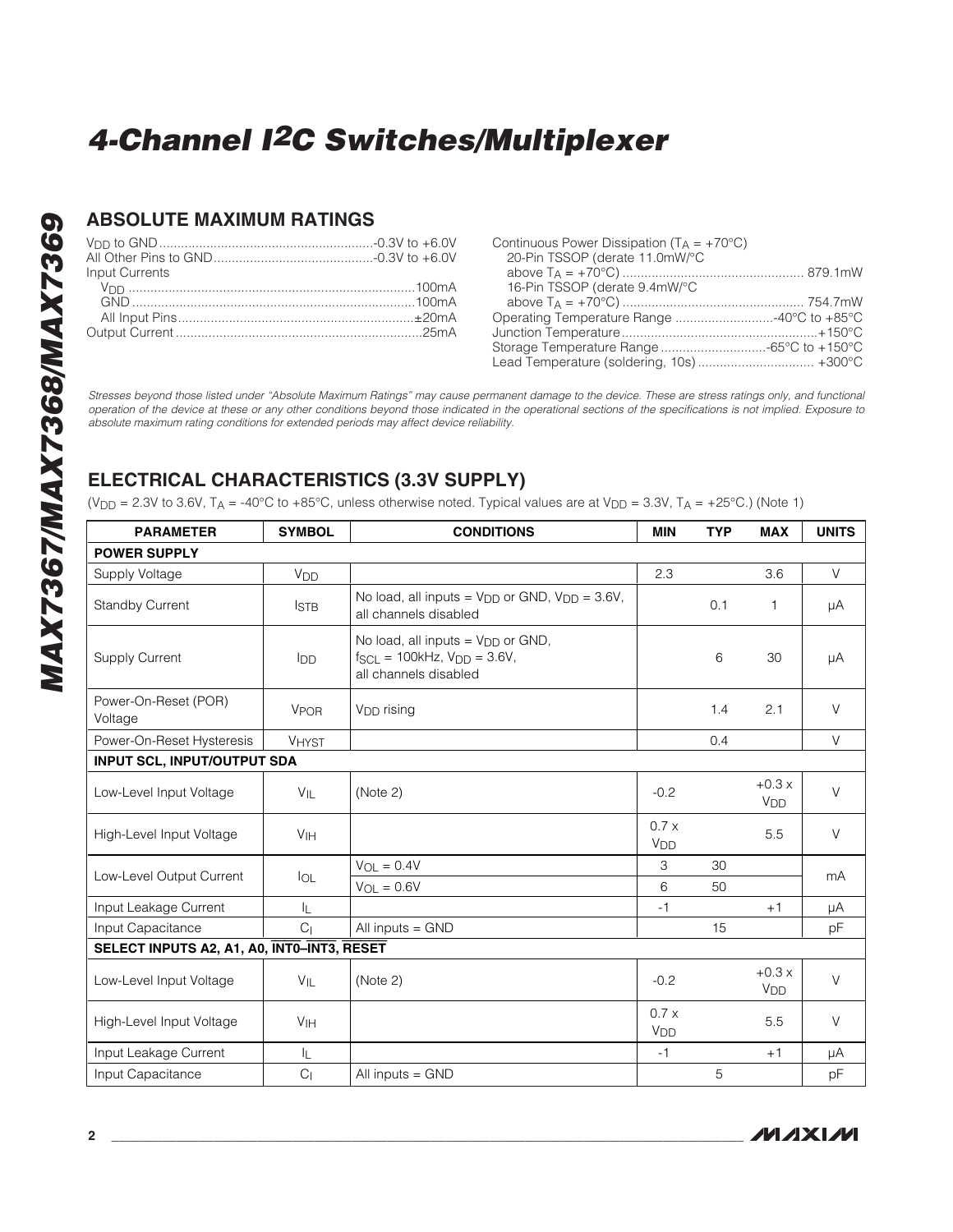### **ELECRTICAL CHARACTERISTICS (3.3V SUPPLY) (continued)**

(V<sub>DD</sub> = 2.3V to 3.6V, T<sub>A</sub> = -40°C to +85°C, unless otherwise noted. Typical values are at V<sub>DD</sub> = 3.3V, T<sub>A</sub> = +25°C.) (Note 1)

| <b>SYMBOL</b> | <b>CONDITIONS</b>                                                                     | <b>MIN</b> | <b>TYP</b> | <b>MAX</b> | <b>UNITS</b> |  |
|---------------|---------------------------------------------------------------------------------------|------------|------------|------------|--------------|--|
|               |                                                                                       |            |            |            |              |  |
|               | $V_{\text{DD}} = 3V$ to 3.6V, $I_{\text{O}} = 15$ mA, $V_{\text{O}} = 0.4V$           | 5          | 16         | 30         |              |  |
|               | $V_{\text{DD}} = 2.3V$ to 2.7V, $I_{\text{O}} = 10 \text{mA}$ , $V_{\text{O}} = 0.4V$ | 7          | 23         | 55         | Ω            |  |
|               | $V_{I(SW)} = V_{D\bar{D}} = 3.0V$ to 3.6V, $I_{\Omega} = -100\mu A$                   | 1.6        | 1.9        | 2.8        |              |  |
| <b>VPASS</b>  | $V_{I(SW)} = V_{DD} = 2.3V$ to 2.7V, $I_{O} = -100\mu A$                              | 1.1        |            | 2.0        | V            |  |
|               | $V_{I(SW)} = V_{DD} = 2.5V$ , $I_{O} = -100\mu A$                                     |            | 1.5        |            |              |  |
| IL.           |                                                                                       | -1         |            | $+1$       | μA           |  |
| $C_{1O}$      | All inputs $=$ GND                                                                    |            | 6          |            | рF           |  |
|               |                                                                                       |            |            |            |              |  |
| lol.          | $V_{\Omega I} = 0.4V$                                                                 | 3          |            |            | mA           |  |
| Iон           |                                                                                       |            |            |            | μA           |  |
|               | R <sub>ON</sub>                                                                       |            |            |            |              |  |

### **ELECRTICAL CHARACTERISTICS (5V SUPPLY)**

(V<sub>DD</sub> = 4.5V to 5.5V, T<sub>A</sub> = -40°C to +85°C, unless otherwise noted. Typical values are at V<sub>DD</sub> = 5V, T<sub>A</sub> = +25°C.) (Note 1)

| <b>PARAMETER</b>                           | <b>SYMBOL</b>         | <b>CONDITIONS</b>                                                                                           | <b>MIN</b>                    | <b>TYP</b> | <b>MAX</b>                       | <b>UNITS</b> |  |
|--------------------------------------------|-----------------------|-------------------------------------------------------------------------------------------------------------|-------------------------------|------------|----------------------------------|--------------|--|
| <b>POWER SUPPLY</b>                        |                       |                                                                                                             |                               |            |                                  |              |  |
| Supply Voltage                             | <b>V<sub>DD</sub></b> |                                                                                                             | 4.5                           |            | 5.5                              | $\vee$       |  |
| <b>Standby Current</b>                     | <b>ISTB</b>           | No load, all inputs = $V_{DD}$ or GND, $V_{DD} = 5.5V$ ,<br>all channels disabled                           |                               | 0.3        | 1                                | μA           |  |
| Supply Current                             | <b>I</b> DD           | No load, all inputs = $V_{DD}$ or GND, $f_{SCL}$ =<br>100kHz, V <sub>DD</sub> = 5.5V, all channels disabled |                               | 12         | 50                               | μA           |  |
| Power-On-Reset Voltage                     | <b>VPOR</b>           | V <sub>DD</sub> rising                                                                                      |                               | 1.4        | 2.1                              | V            |  |
| POR Hysteresis                             | <b>VHYST</b>          |                                                                                                             |                               | 0.4        |                                  | V            |  |
| <b>INPUT SCL, INPUT/OUTPUT SDA</b>         |                       |                                                                                                             |                               |            |                                  |              |  |
| Low-Level Input Voltage                    | VIL                   | (Note 2)                                                                                                    | $-0.2$                        |            | $+0.3x$<br><b>V<sub>DD</sub></b> | $\vee$       |  |
| High-Level Input Voltage                   | V <sub>IH</sub>       |                                                                                                             | 0.7x<br><b>V<sub>DD</sub></b> |            | 5.5                              | V            |  |
|                                            |                       | $V_{OL} = 0.4V$                                                                                             | 3                             | 30         |                                  |              |  |
| Low-Level Output Current                   | IOL                   | $V_{OL} = 0.6V$                                                                                             | 6                             | 50         |                                  | mA           |  |
| Input Leakage Current                      | IL.                   |                                                                                                             | $-1$                          |            | $+1$                             | μA           |  |
| Input Capacitance                          | C <sub>1</sub>        | All inputs $=$ GND                                                                                          |                               | 15         |                                  | рF           |  |
| SELECT INPUTS A2, A1, A0, INTO-INT3, RESET |                       |                                                                                                             |                               |            |                                  |              |  |
| Low-Level Input Voltage                    | $V_{\mathsf{IL}}$     | (Note 2)                                                                                                    | $-0.2$                        |            | $+0.3x$<br><b>V<sub>DD</sub></b> | $\vee$       |  |
| High-Level Input Voltage                   | V <sub>IH</sub>       |                                                                                                             | 0.7x<br><b>V<sub>DD</sub></b> |            | 5.5                              | V            |  |

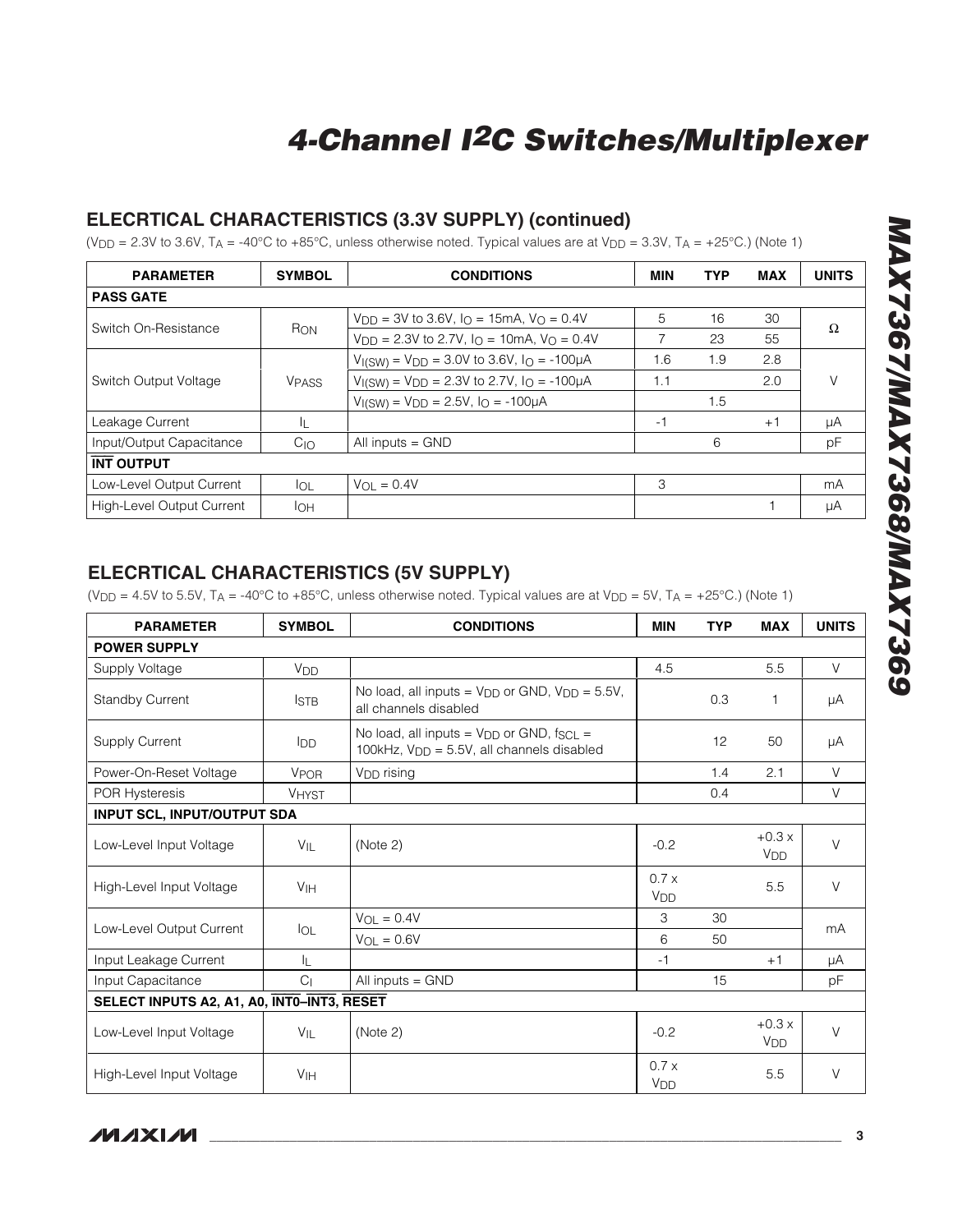### **ELECRTICAL CHARACTERISTICS (5V SUPPLY) (continued)**

(V<sub>DD</sub> = 4.5V to 5.5V, T<sub>A</sub> = -40°C to +85°C, unless otherwise noted. Typical values are at V<sub>DD</sub> = 5V, T<sub>A</sub> = +25°C.) (Note 1)

| <b>PARAMETER</b>          | <b>SYMBOL</b> | <b>CONDITIONS</b>                                    | <b>MIN</b> | <b>TYP</b> | <b>MAX</b> | <b>UNITS</b> |
|---------------------------|---------------|------------------------------------------------------|------------|------------|------------|--------------|
| Input Leakage Current     | IL            |                                                      | -1         |            | $+1$       | μA           |
| Input Capacitance         | $\mathsf{C}$  | All inputs $=$ GND                                   |            | 5          |            | pF           |
| <b>PASS GATE</b>          |               |                                                      |            |            |            |              |
| Switch On-Resistance      | RON           | $V_{DD} = 4.5V$ to 5.5V, $I_O = 15$ mA, $V_O = 0.4V$ | 4          | 12         | 24         | Ω            |
| Switch Output Voltage     | <b>VPASS</b>  | $V_I(SW) = VDD$ , $I_O = -100\mu A$                  | 2.6        | 3.6        | 4.5        | V            |
| Leakage Current           | IL            |                                                      | -1         |            | $+1$       | μA           |
| Input/Output Capacitance  | $C_{1O}$      | All inputs $=$ GND                                   |            | 6          |            | pF           |
| <b>INT OUTPUT</b>         |               |                                                      |            |            |            |              |
| Low-Level Output Current  | lol.          | $V_{\Omega} = 0.4V$                                  | 3          |            |            | mA           |
| High-Level Output Current | Iон           |                                                      |            |            |            | μA           |

## **TIMING CHARACTERISTICS (Figure 1)**

( $V_{\text{DD}}$  = 2.3V to 5.5V, T<sub>A</sub> = -40°C to +85°C, unless otherwise noted.) (Note 1)

| <b>PARAMETER</b>                                                | <b>SYMBOL</b>        | <b>CONDITIONS</b>                 | <b>MIN</b>                  | <b>TYP</b> | <b>MAX</b> | <b>UNITS</b> |
|-----------------------------------------------------------------|----------------------|-----------------------------------|-----------------------------|------------|------------|--------------|
| Propagation Delay from SDA To<br>SD_ or SCL to SC_              | t <sub>pd</sub>      | (Note 3)                          |                             |            | 0.3        | ns           |
| <b>SCL Clock Frequency</b>                                      | fscl                 |                                   | $\Omega$                    |            | 400        | kHz          |
| Bus Free Time Between a STOP                                    |                      | $f_{SCL} = 100kHz$                | 4.7                         |            |            |              |
| and START Condition                                             | t <sub>BUF</sub>     | $f_{\text{SCI}} = 400 \text{kHz}$ | 1.3                         |            |            | $\mu s$      |
| Hold Time (Repeated) START<br>Condition (after this period, the | t <sub>HD</sub> ;STA | $f_{SCL} = 100kHz$                | 4.0                         |            |            | $\mu s$      |
| first clock pulse is generated)                                 |                      | $f_{SCL} = 400kHz$                | 0.6                         |            |            |              |
|                                                                 |                      | $f_{SCL} = 100kHz$                | 4.7                         |            |            |              |
| Low Period of the SCL Clock                                     | t <sub>LOW</sub>     | $f_{SCL} = 400kHz$                | 1.3                         |            |            | $\mu s$      |
|                                                                 | <sup>t</sup> HIGH    | $f_{SCL} = 100kHz$                | 4.0                         |            |            | $\mu s$      |
| High Period of the SCL Clock                                    |                      | $f_{SCL} = 400kHz$                | 0.6                         |            |            |              |
| Setup Time for a Repeated START                                 |                      | $f_{SCL} = 100kHz$                | 4.7                         |            |            |              |
| Condition                                                       | tsu;sta              | $f_{SCL} = 400kHz$                | 0.6                         |            |            | $\mu s$      |
| Setup Time for STOP Condition                                   | tsu;sto              | $f_{SCL} = 100kHz$                | 4.0                         |            |            | $\mu s$      |
|                                                                 |                      | $f_{SCL} = 400k$ Hz               | 0.6                         |            |            |              |
| Data Hold Time (Note 4)                                         |                      | $f_{SCL} = 100kHz$                | $\mathbf 0$                 |            | 3.45       |              |
|                                                                 | t <sub>HD</sub> ;DAT | $f_{SCL} = 400kHz$                | $\Omega$                    |            | 0.9        | $\mu s$      |
| Data Setup Time                                                 |                      | $f_{SCL} = 100kHz$                | 250                         |            |            |              |
|                                                                 | t <sub>SU:DAT</sub>  | $f_{SCL} = 400kHz$                | 100                         |            |            | ns           |
|                                                                 |                      | $f_{SCL} = 100kHz$                |                             |            | 1000       |              |
| Rise Time of Both SDA and SCL<br>Signals                        | tr                   | $f_{SCL} = 400kHz$ (Note 5)       | $20 +$<br>0.1C <sub>b</sub> |            | 300        | ns           |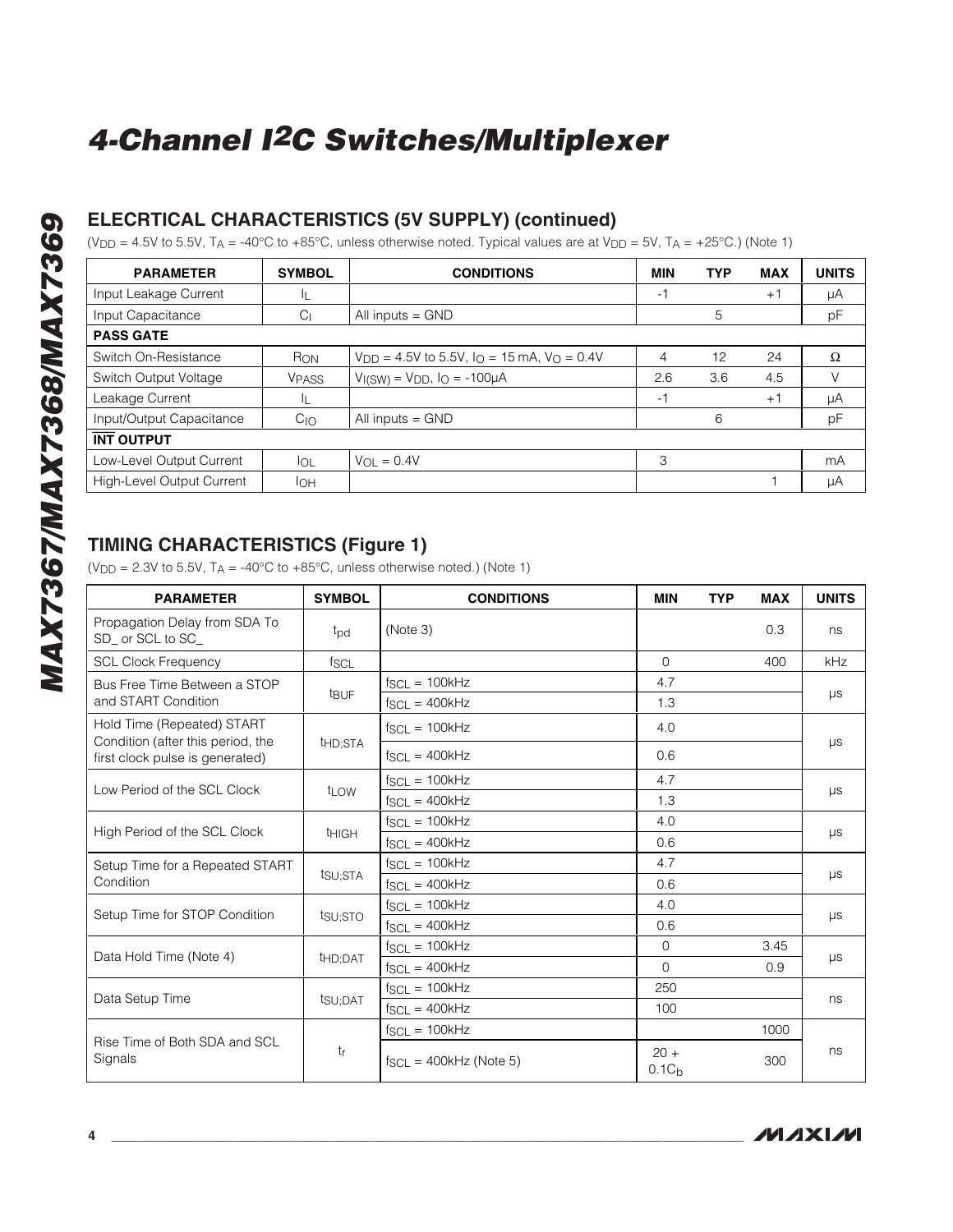### **TIMING CHARACTERISTICS (Figure 1) (continued)**

( $V_{\text{DD}}$  = 2.3V to 5.5V, T<sub>A</sub> = -40°C to +85°C, unless otherwise noted.) (Note 1)

| <b>PARAMETER</b>                                                       | <b>SYMBOL</b>         | <b>CONDITIONS</b>           | <b>MIN</b>                  | <b>TYP</b> | <b>MAX</b> | <b>UNITS</b> |
|------------------------------------------------------------------------|-----------------------|-----------------------------|-----------------------------|------------|------------|--------------|
|                                                                        |                       | $f_{SCL} = 100kHz$          |                             |            | 300        |              |
| Fall Time of Both SDA and SCL<br>Signals                               | tf                    | $f_{SCL} = 400kHz$ (Note 5) | $20 +$<br>0.1C <sub>b</sub> |            | 300        | ns           |
| Capacitive Load for Each Bus Line                                      | $C_{b}$               | (Note 6)                    |                             |            | 400        | pF           |
| Pulse Width of Spikes Suppressed                                       | tsp                   |                             |                             |            | 50         | ns           |
| Data Valid Time from High to Low                                       | tv <sub>D</sub> ;DATL | (Note 7)                    |                             |            |            | $\mu s$      |
| Data Valid Time from Low to High                                       | tv <sub>D</sub> ;DATH | (Note 7)                    |                             |            | 0.6        | $\mu s$      |
| Data Valid Acknowledge                                                 | tv <sub>D</sub> ;ACK  |                             |                             |            |            | $\mu s$      |
| INT (Figure 2)                                                         |                       |                             |                             |            |            |              |
| <b>INT_</b> to <b>INT</b> Active Valid Time                            | tiv                   |                             |                             |            | 4          | $\mu s$      |
| INT_ to INT Inactive Delay Time                                        | t <sub>IR</sub>       |                             |                             |            | 2          | $\mu s$      |
| Low-Level, Pulse-Width Rejection<br>or $\overline{\text{INT}}$ Inputs  | tw(REJ)L              |                             |                             |            |            | $\mu s$      |
| High-Level, Pulse-Width Rejection<br>or $\overline{\text{INT}}$ Inputs | tw(REJ)H              |                             | 0.5                         |            |            | $\mu s$      |
| <b>RESET (Figure 3)</b>                                                |                       |                             |                             |            |            |              |
| Pulse-Width Low Reset                                                  | tw <sub>L(RST)</sub>  |                             |                             | 4          |            | ns           |
| Reset Time (SDA Clear)                                                 | t <sub>RST</sub>      |                             | 500                         |            |            | ns           |
| Recovery to Start                                                      | t <sub>REC;</sub> STA |                             | $\mathbf 0$                 |            |            | ns           |

**Note 1:** All parameters are production tested at T<sub>A</sub> = +25°C and guaranteed by design over the specified temperature range.

**Note 2:** Minimum value is not production tested. Guaranteed by design.

**Note 3:** Pass gate propagation delay is calculated from 20Ω (typ) R<sub>ON</sub> and the 15pF load capacitance. Not production tested. **Note 4:** A master device must provide a hold time of at least 300ns for the SDA signal (referred to the VIL of the SCL) in order to bridge the undefined region of SCL's falling edge.

**Note 5:**  $C_b$  = total capacitance of one bus line in pF.

**Note 6:** Guaranteed by design.

Note 7: Measurements taken with a 1kΩ pullup resistor and 50pF load.



Figure 1. 2-Wire Serial-Interface Timing Diagram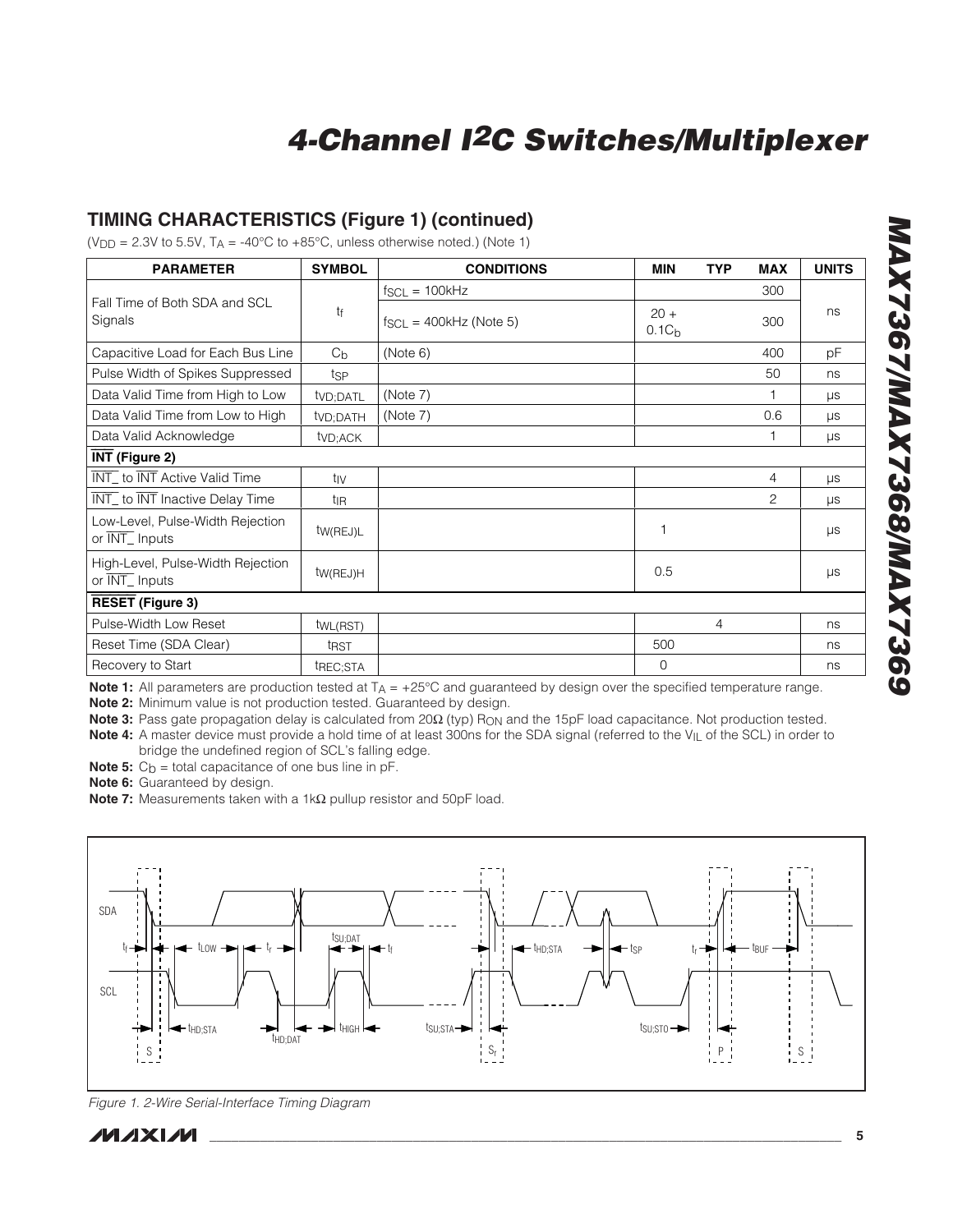

**MAXIM** 

Figure 3. RESET Timing Diagram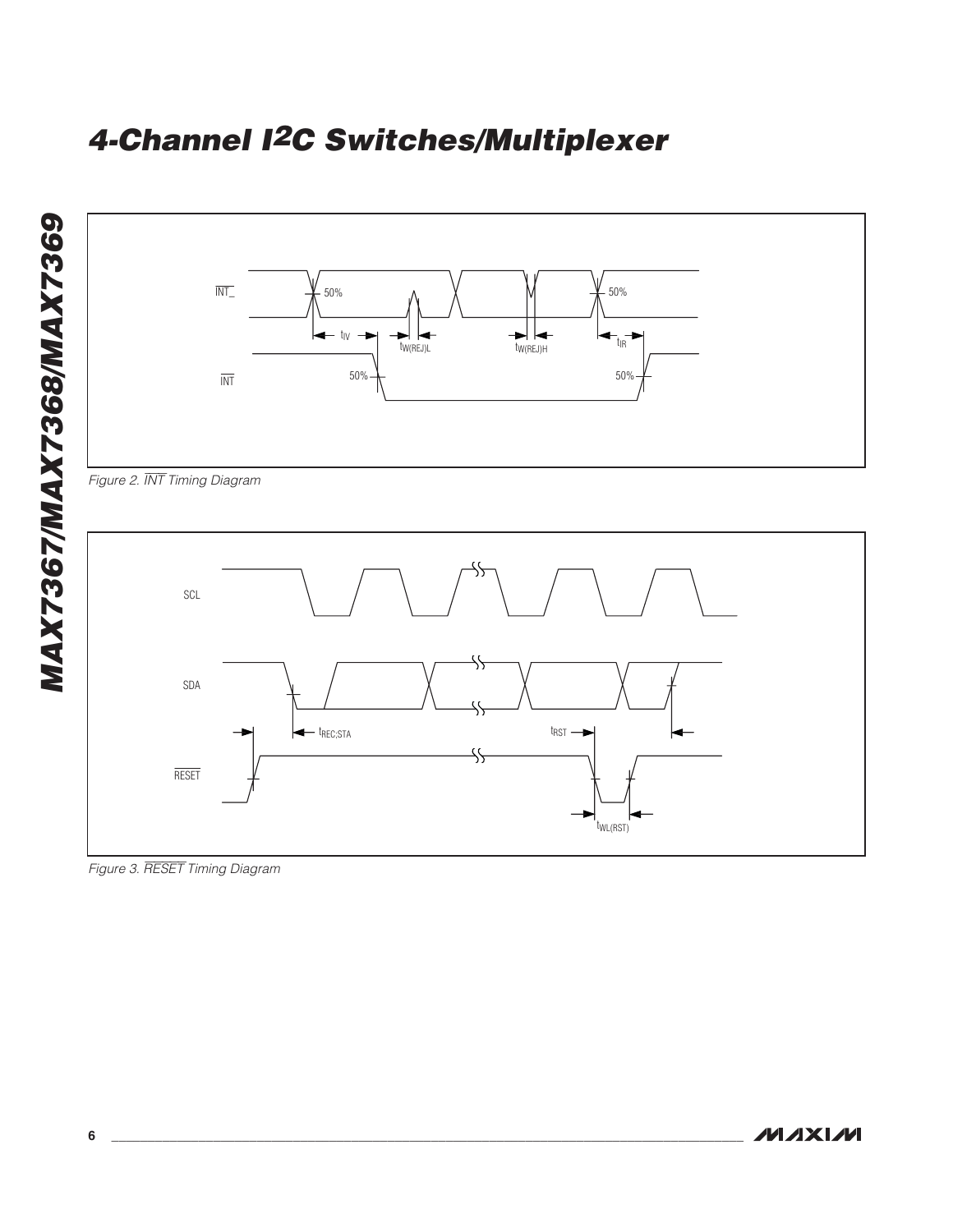### **Typical Operating Characteristics**



 $(V_{DD} = +5V$ ,  $T_A = +25^{\circ}C$ , unless otherwise noted.)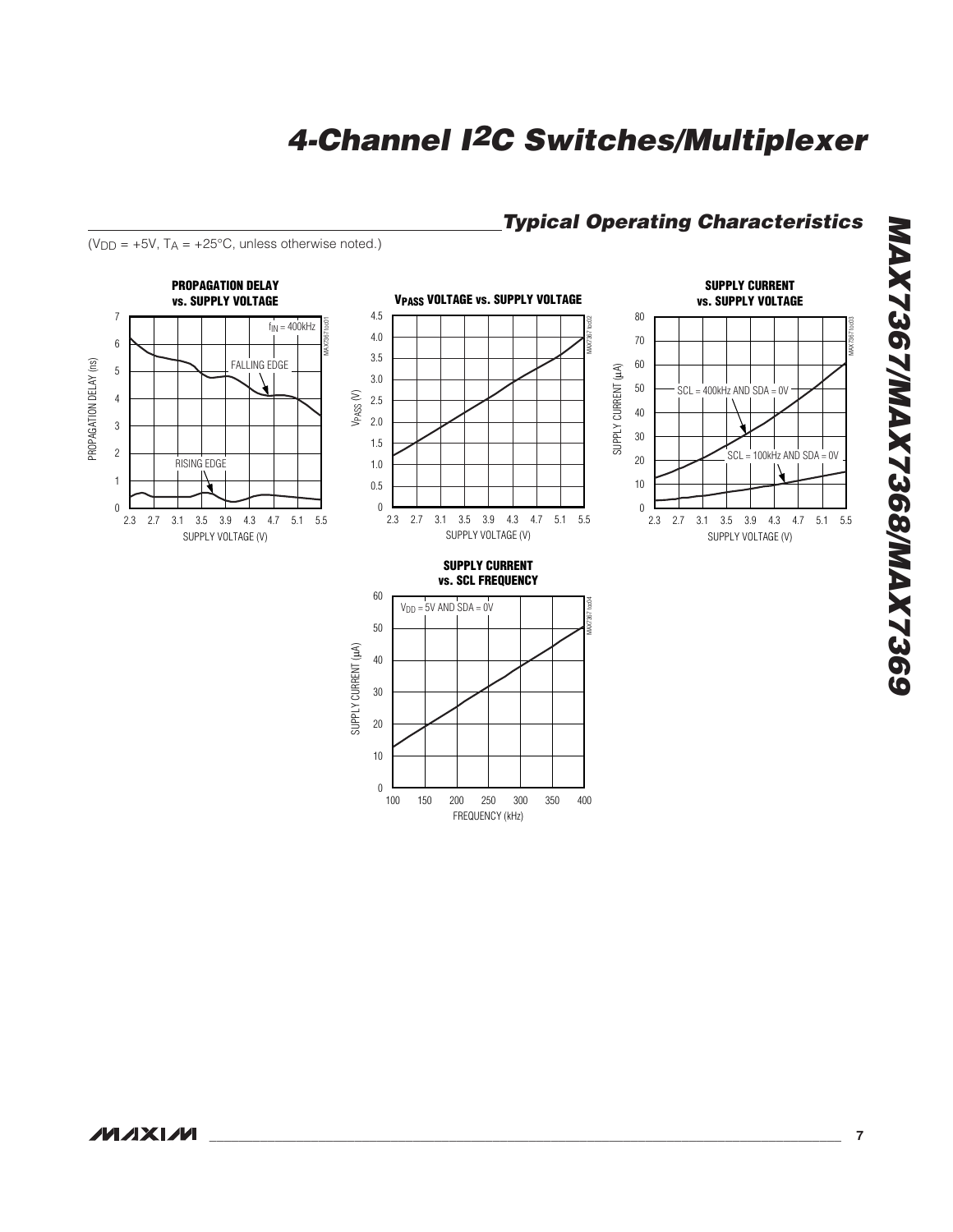## **Pin Description**

| <b>PIN</b>     |                          |                 |                 |                                                                                                                                          |
|----------------|--------------------------|-----------------|-----------------|------------------------------------------------------------------------------------------------------------------------------------------|
| <b>MAX7367</b> | <b>MAX7368</b>           | <b>MAX7369</b>  | <b>NAME</b>     | <b>FUNCTION</b>                                                                                                                          |
|                | 1                        |                 | AO              | Device Address Bit 0 (LSB)                                                                                                               |
| $\overline{c}$ | $\overline{c}$           | $\overline{c}$  | A <sub>1</sub>  | Device Address Bit 1                                                                                                                     |
| 3              | 3                        |                 | <b>RESET</b>    | Active-Low Reset Input                                                                                                                   |
| 4              |                          | 4               | <b>INTO</b>     | Channel 0 Active-Low Interrupt Input. A logic-low INTO asserts INT. If not<br>used, pull up INTO through a resistor to V <sub>DD</sub> . |
| 5              | 4                        | 5               | SD <sub>0</sub> | Channel 0 Serial Data                                                                                                                    |
| 6              | 5                        | 6               | SC <sub>0</sub> | Channel 0 Serial Clock                                                                                                                   |
| $\overline{7}$ |                          | $\overline{7}$  | <b>INT1</b>     | Channel 1 Active-Low Interrupt Input. A logic-low INT1 asserts INT. If not<br>used, pull up INT1 through a resistor to V <sub>DD</sub> . |
| 8              | 6                        | 8               | SD <sub>1</sub> | Channel 1 Serial Data                                                                                                                    |
| 9              | $\overline{7}$           | 9               | SC <sub>1</sub> | Channel 1 Serial Clock                                                                                                                   |
| 10             | 8                        | 10 <sup>1</sup> | <b>GND</b>      | Ground                                                                                                                                   |
| 11             |                          | 11              | INT2            | Channel 2 Active-Low Interrupt Input. A logic-low INT2 asserts INT. If not<br>used, pull up INT2 through a resistor to V <sub>DD</sub> . |
| 12             | 9                        | 12 <sup>2</sup> | SD <sub>2</sub> | Channel 2 Serial Data                                                                                                                    |
| 13             | 10                       | 13              | SC <sub>2</sub> | Channel 2 Serial Clock                                                                                                                   |
| 14             |                          | 14              | <b>INT3</b>     | Channel 3 Active-Low Interrupt Input. A logic-low INT3 asserts INT. If not<br>used, pull up INT3 through a resistor to V <sub>DD</sub> . |
| 15             | 11                       | 15              | SD <sub>3</sub> | Channel 3 Serial Data                                                                                                                    |
| 16             | 12                       | 16              | SC <sub>3</sub> | Channel 3 Serial Clock                                                                                                                   |
|                | 13                       | 3               | A2              | Device Address Bit 2                                                                                                                     |
| 17             | $\overline{\phantom{0}}$ | 17              | <b>INT</b>      | Active-Low, Open-Drain Interrupt Output. Connect a pullup resistor to V <sub>DD</sub> .                                                  |
| 18             | 14                       | 18              | <b>SCL</b>      | Main Serial Clock                                                                                                                        |
| 19             | 15                       | 19              | <b>SDA</b>      | Main Serial Data                                                                                                                         |
| 20             | 16                       | 20              | V <sub>DD</sub> | Power Supply. Bypass to GND with 0.1µF capacitor.                                                                                        |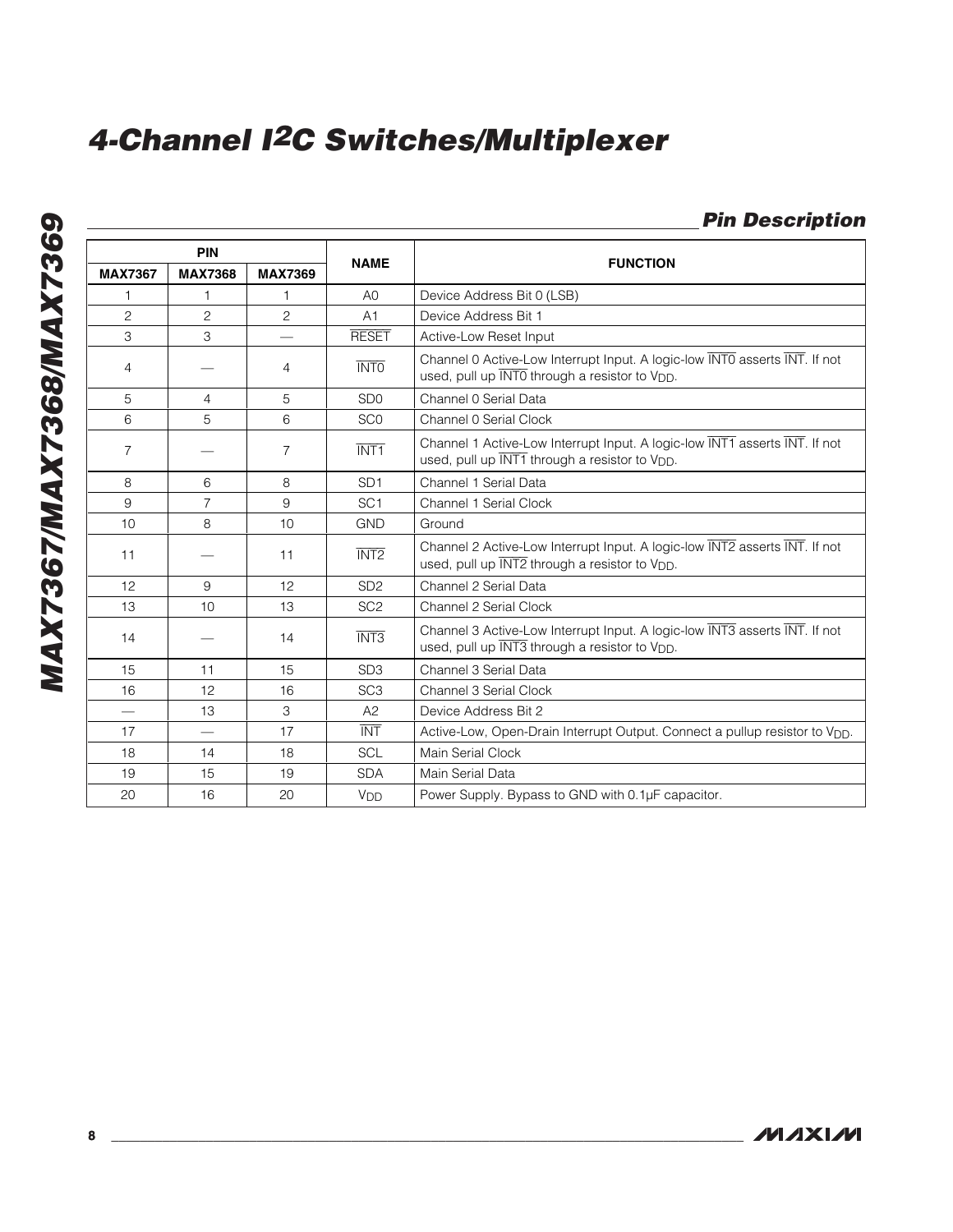

### **MAX7367 Functional Diagram**

**MAX7367/MAX7368/MAX7369**

**MAX7367/MAX7368/MAX7369**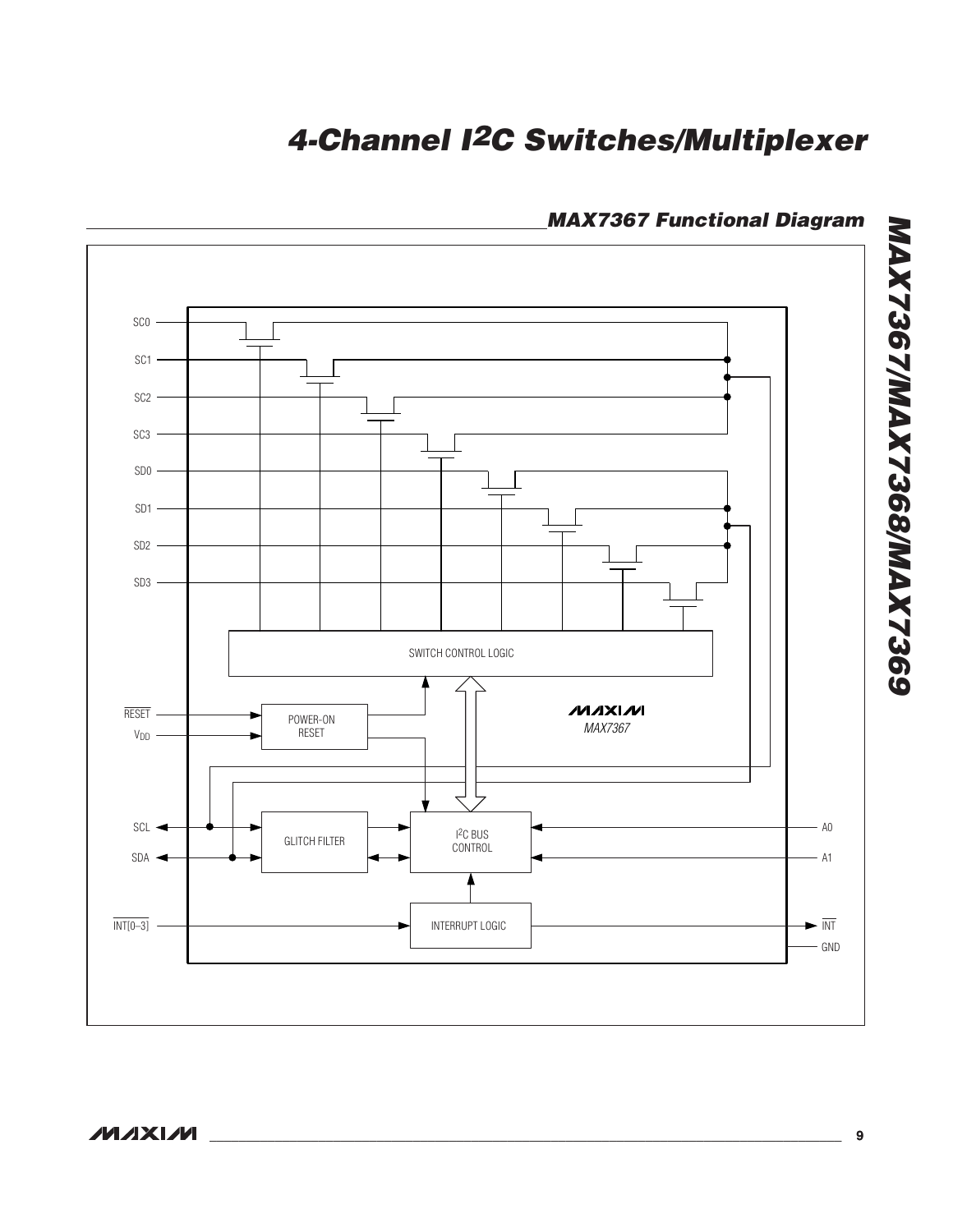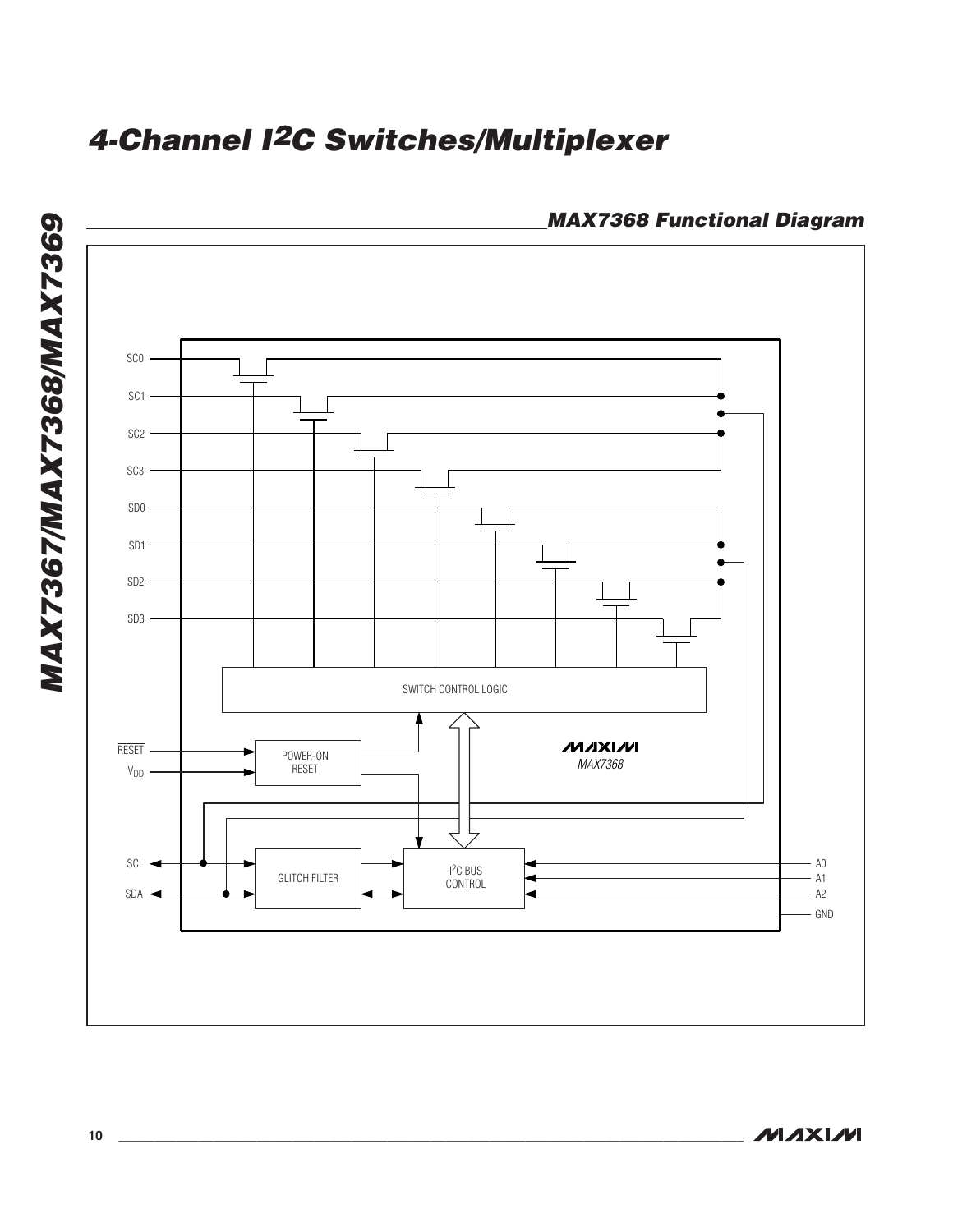

## **MAX7369 Functional Diagram**

**MAXIM** 

**MAX7367/MAX7368/MAX7369**

**MAX7367/MAX7368/MAX7369**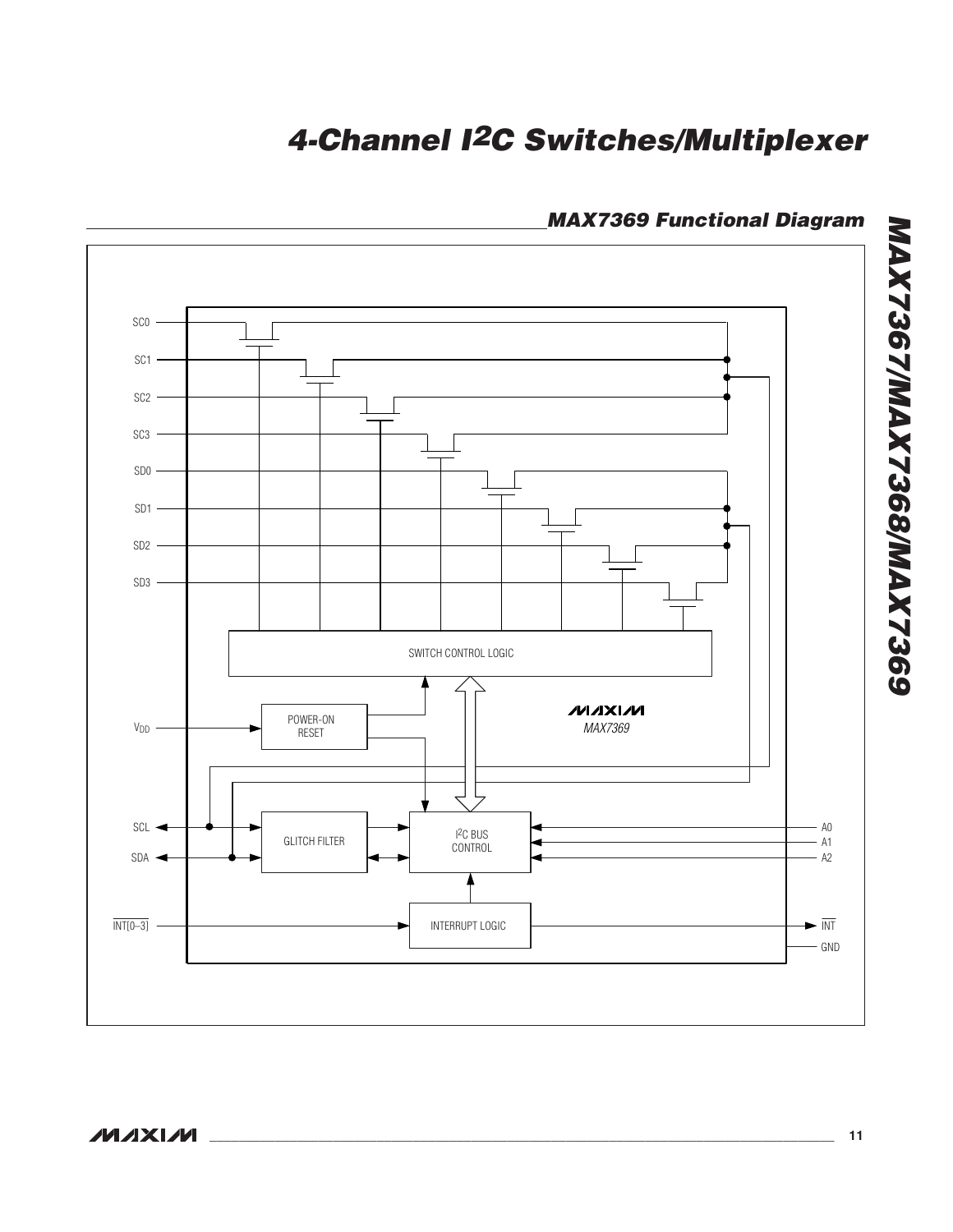### **Detailed Description**

The MAX7367/MAX7368/MAX7369 bidirectional, fourchannel I2C switches/multiplexer expand the main I2C bus up to four extended buses. The MAX7369 is a 1:4 multiplexer that connects the main I<sup>2</sup>C bus to one channel at a time. The MAX7367/MAX7368 are four-channel switches that can connect the main I 2C bus to one or more channels at a time. These devices isolate bus loading by separating available I 2C devices into groups on the channels. The total loading capacitance of the main bus plus those of the connected channel must not exceed 400pF. The extended buses are connected or disconnected through the main I 2C bus by writing to the control register of the MAX7367/MAX7368/MAX7369.

Any device connected to an I 2C bus can transmit and receive signals. The MAX7367/MAX7368/MAX7369 are transparent to signals sent and received at each channel, allowing multiple masters on the buses. These devices are compatible with the I 2C protocol of clock stretch, synchronization, and arbitration in case of multiple masters addressing the bus at the same time. The MAX7367/MAX7368 have a RESET input that allows external circuitry to set the MAX7367/MAX7368 to its default state anytime after the device has powered up. The MAX7367/MAX7369 have interrupt inputs, allowing devices on the extended bus to send an interrupt signal to the master on the main bus.

#### **Device Address**

The MAX7367/MAX7368/MAX7369 have selectable device addresses through external inputs. The MAX7367 slave address consists of 5 fixed bits (A6–A2, set to 11100), followed by 2 pin-programmable bits (A1 and A0), as shown in Figure 4. The MAX7368/ MAX7369 slave address consists of 4 fixed bits (A6–A3, set to 1110), followed by 3 pin-programmable bits (A2, A1 and A0), as shown in Figure 5. The most significant address bit (A6) is transmitted first, followed by the remaining bits. The addresses A2 (for MAX7368/ MAX7369), A1, and A0 can also be driven dynamically if required, but the values must be stable when they are expected in the address sequence.

#### **Control/Interrupt Register**

There is a control/interrupt register inside the MAX7367/ MAX7369 (Figures 6 and 8). There is a control (only) register inside the MAX7368 (Figure 7). Use the main I2C bus to write or read from this register. Following the successful acknowledgement of the slave address, the master bus sends a byte or the master bus receives a byte from/to the MAX7367/MAX7368/MAX7369. The last 3 bits (for the MAX7369) or 4 bits (for the MAX7367/ MAX7368) of the byte are stored in the control/interrupt register (B0 to B2 or B0 to B3) for channel selection. If multiple bytes are received, only the last byte received is saved. The first four bits of the register represent the interrupt condition (for the MAX7367/MAX7369 only).



Figure 4. MAX7367 Slave Address



Figure 5. MAX7368/MAX7369 Slave Address



Figure 6. MAX7367 Control/Interrupt Register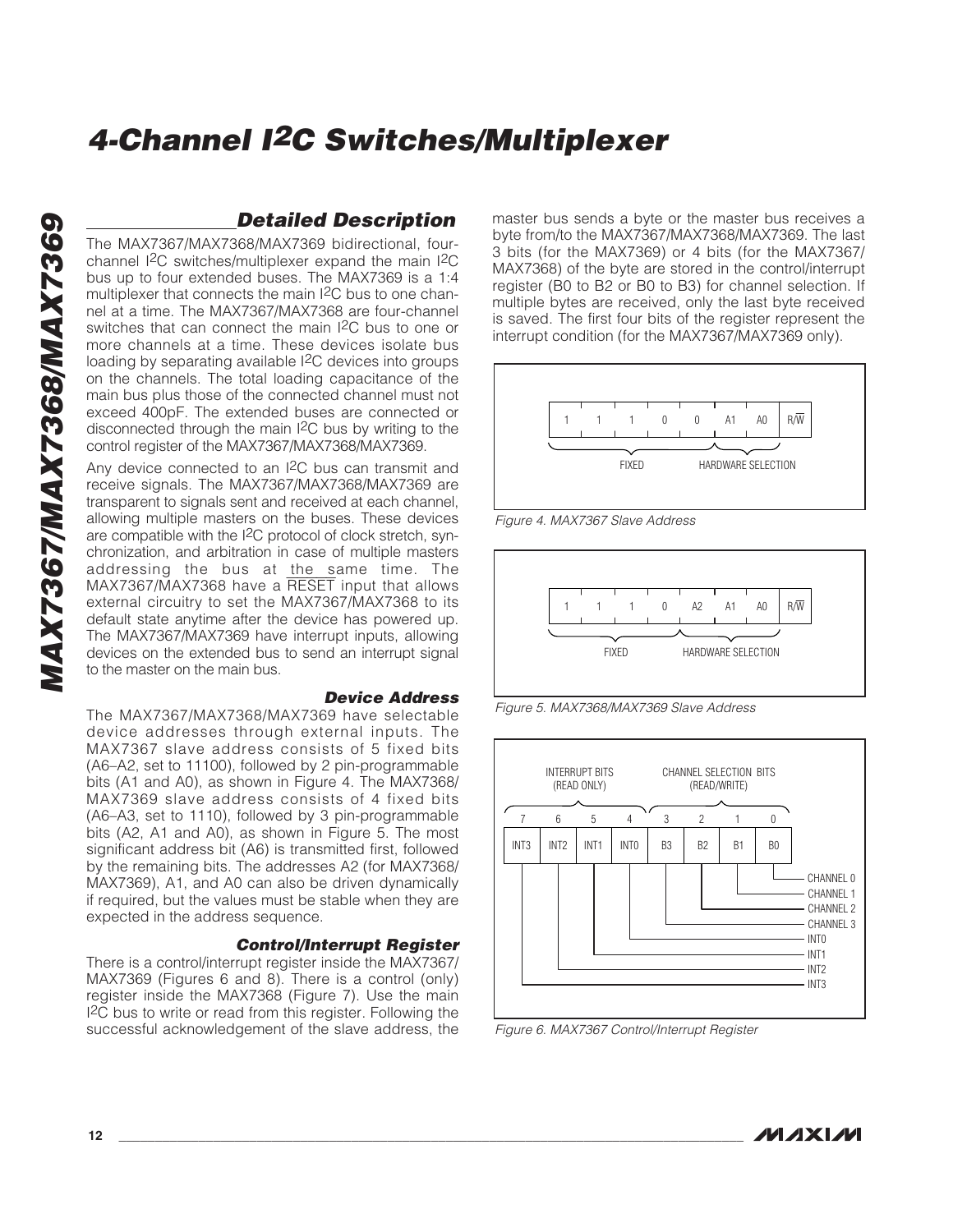

Figure 7. MAX7368 Control Register



Figure 8. MAX7369 Control/Interrupt Register

#### **Channel Selection**

Each channel selected contains an SD and SC pair. Select a channel by writing a control byte after a successful acknowledge of the slave address. The last 4 bits of the control byte determine which channel(s) is selected for the MAX7367/MAX7368 as shown in Table 1. The last 3 bits of the control byte determine which channel is selected for the MAX7369 as shown in Table 2. The selected channels are activated after the stop condition. When a channel is selected, the respective SD\_/SC\_ pair is logic-high, ensuring no false conditions occur on the bus.

#### **Interrupt Logic (MAX7367/MAX7369)**

The MAX7367/MAX7369 have four interrupt inputs, one for each channel, and one INT output. The INT output is an open-drain output that requires a pullup resistor. The INT output is asserted by a low-logic signal on any of the INT\_ inputs, and it is deasserted only when all the INT\_ inputs are logic-high. Bits 4–7 of the MAX7367/MAX7369 control/interrupt register store the state of the INT\_ for each channel as shown in Table 3 and Figures 6 and 8. The logic level of  $\overline{\text{INT}}$  is not latched. Drive the respective INT\_ input high to remove the interrupt condition for the channel. An interrupt can occur on any channel, regardless of whether it is selected or not selected.

**MAXIM** 

After a device generates an interrupt on one of the channels, the interrupt input is loaded into the control/interrupt register when a read is performed. To determine which device is generating the interrupt, read the contents of the control/interrupt register to determine which channel is issuing the interrupt, then write the appropriate command to the control/interrupt register to select the interrupted channel. Read from all devices on the interrupted channel to determine the exact source of the interrupt.

### **Table 1. MAX7367/MAX7368 Control Bits for Channel Selection**

| <b>CONTROL BIT</b> | COMMAND                                                       |
|--------------------|---------------------------------------------------------------|
| B0                 | $0 =$ Channel 0 disabled (default)<br>$1 =$ Channel 0 enabled |
| B1                 | $0 =$ Channel 1 disabled (default)<br>1 = Channel 1 enabled   |
| B2                 | 0 = Channel 2 disabled (default)<br>1 = Channel 2 enabled     |
| B3                 | $0 =$ Channel 3 disabled (default)<br>$1 =$ Channel 3 enabled |

### **Table 2. MAX7369 Control Bits for Channel Selection**

| <b>B2</b> | B1 | B0            | <b>COMMAND</b>                |  |
|-----------|----|---------------|-------------------------------|--|
| 0         |    | $\mathcal{O}$ | No channel selected (default) |  |
| Ω         | Χ  | X             | No channel selected           |  |
|           |    | Ω             | Channel 0 selected            |  |
|           |    |               | Channel 1 selected            |  |
|           |    |               | Channel 2 selected            |  |
|           |    |               | Channel 3 selected            |  |

### **Table 3. MAX7367/MAX7369 Interrupt Indicator Bits**

| <b>INTERRUPT BIT</b> | <b>STATE</b>                                                        |  |
|----------------------|---------------------------------------------------------------------|--|
| INTO                 | 0 = No channel 0 interrupt (default)<br>$1 =$ Channel 0 interrupt   |  |
| INT <sub>1</sub>     | $0 = No channel 1 interrupt (default) 1 = Channel 1 interrupt$      |  |
| INT <sub>2</sub>     | 0 = No channel 2 interrupt (default)<br>1 = Channel 2 interrupt     |  |
| INT3                 | $0 = No$ channel 3 interrupt (default)<br>$1 =$ Channel 3 interrupt |  |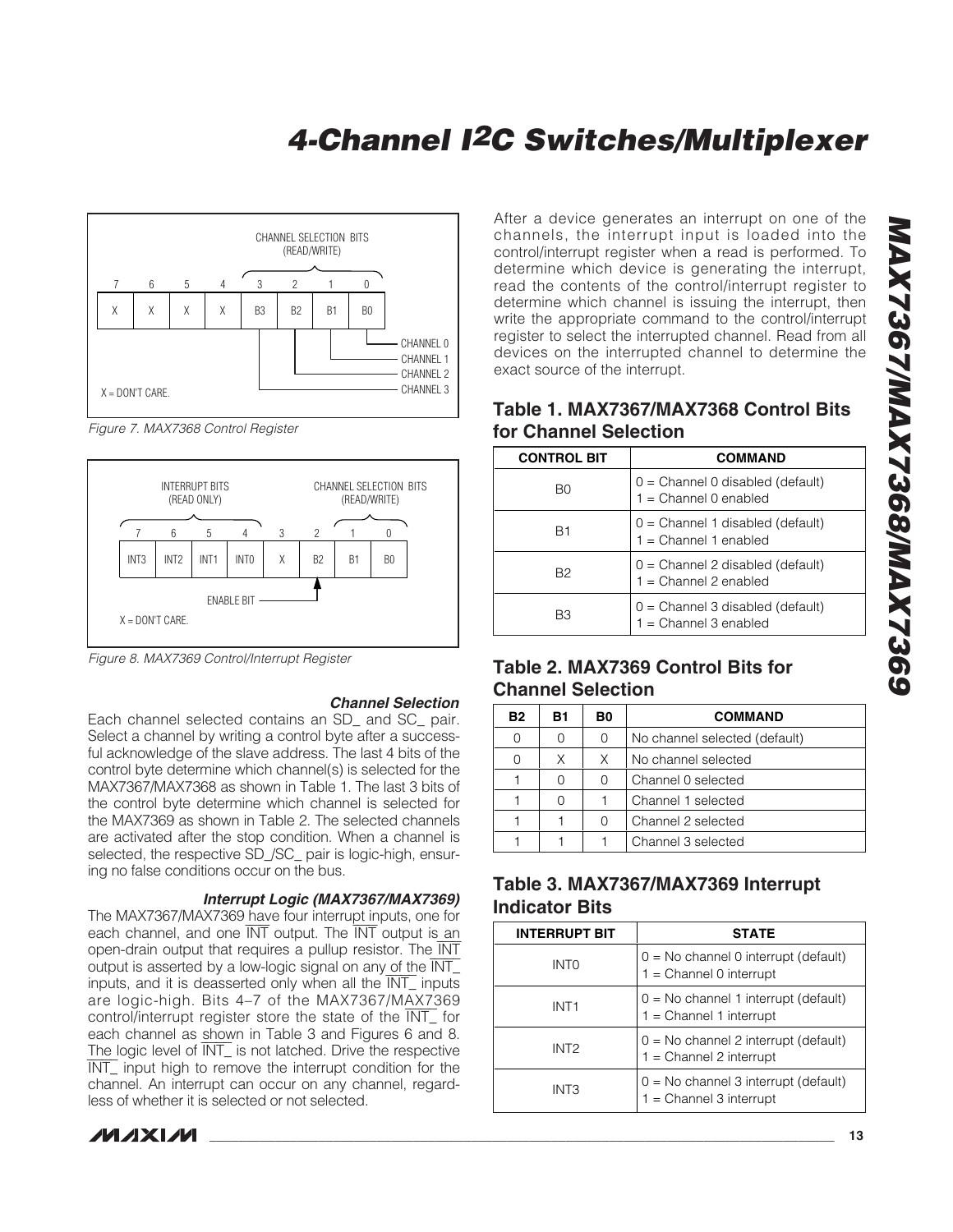### RESET **Input (MAX7367/MAX7368)**

The MAX7367/MAX7368 feature an active-low RESET input. When RESET is driven low for more than 4ns, the MAX7367/MAX7368 reset the internal register and I 2 C state machine to their default states, allowing a master to recover from a bus fault condition.

#### **Power-On Reset (POR)**

When power is applied to V<sub>DD</sub>, internal POR circuitry holds the MAX7367/MAX7368/MAX7369 in a reset state until V<sub>DD</sub> has reached the V<sub>POR</sub> threshold. At this point, the reset condition is released, and the MAX7367/ MAX7368/MAX7369 register and I 2C state machine are initialized to their default states (all zeroes), causing all the channels to be deselected.

#### **Voltage Translation**

The MAX7367/MAX7368/MAX7369 can be used as a voltage translator from the main bus to the extended buses. The output voltage (V<sub>PASS</sub>) is limited by the supply voltage (V<sub>DD</sub>) (see the Typical Operation Characteristics). For the MAX7367/MAX7368/MAX7369 to be used as a voltage translator, the VPASS voltage should be lower than or equal to the lowest bus voltage.

#### **I2C Interface** The MAX7367/MAX7368/MAX7369 feature an I 2C-compatible, 2-wire serial interface consisting of a bidirectional serial-data line (SDA) and a serial-clock line (SCL). The master (typically a microcontroller) initiates data transfer on the bus and generates the SCL.

#### **Bit Transfer**

One data bit is transferred during each clock pulse. The data on the SDA line must remain stable while SCL is high (Figure 9).

#### **Start and Stop Conditions**

Both SCL and SDA remain high when the interface is not busy. A master signals the beginning of a transmission with a START (S) condition by transitioning SDA from high to low while SCL is high. When the master has finished communicating with the slave, it issues a STOP (P) condition by transitioning the SDA from low to high while SCL is high. The bus is then free for another transmission (Figure 10).

#### **Acknowledge Bit**

Successful data transfers are acknowledged with an acknowledge bit (A) or a not-acknowledge bit (NA). Both the master and the MAX7367/MAX7368/MAX7369 (slave) generate acknowledge bits. To generate an acknowledge, the receiving device must pull SDA low before the rising edge of the acknowledge-related clock pulse (ninth pulse) and keep it low during the high period of the clock pulse (Figure 11). In the case of an unsuccessful data transfer, the receiver allows SDA to be pulled high before the rising edge of the acknowledge-related clock pulse and leaves it high during the high period of the clock pulse.

Monitoring the acknowledge bits allows for detection of unsuccessful data transfers. An unsuccessful data transfer happens if a receiving device is busy or if a system fault has occurred. In the event of an unsuccessful data transfer, the master should reattempt communication at a later time.



Figure 9. Bit Transfer



Figure 10. Start and Stop Conditions



Figure 11. Acknowledge

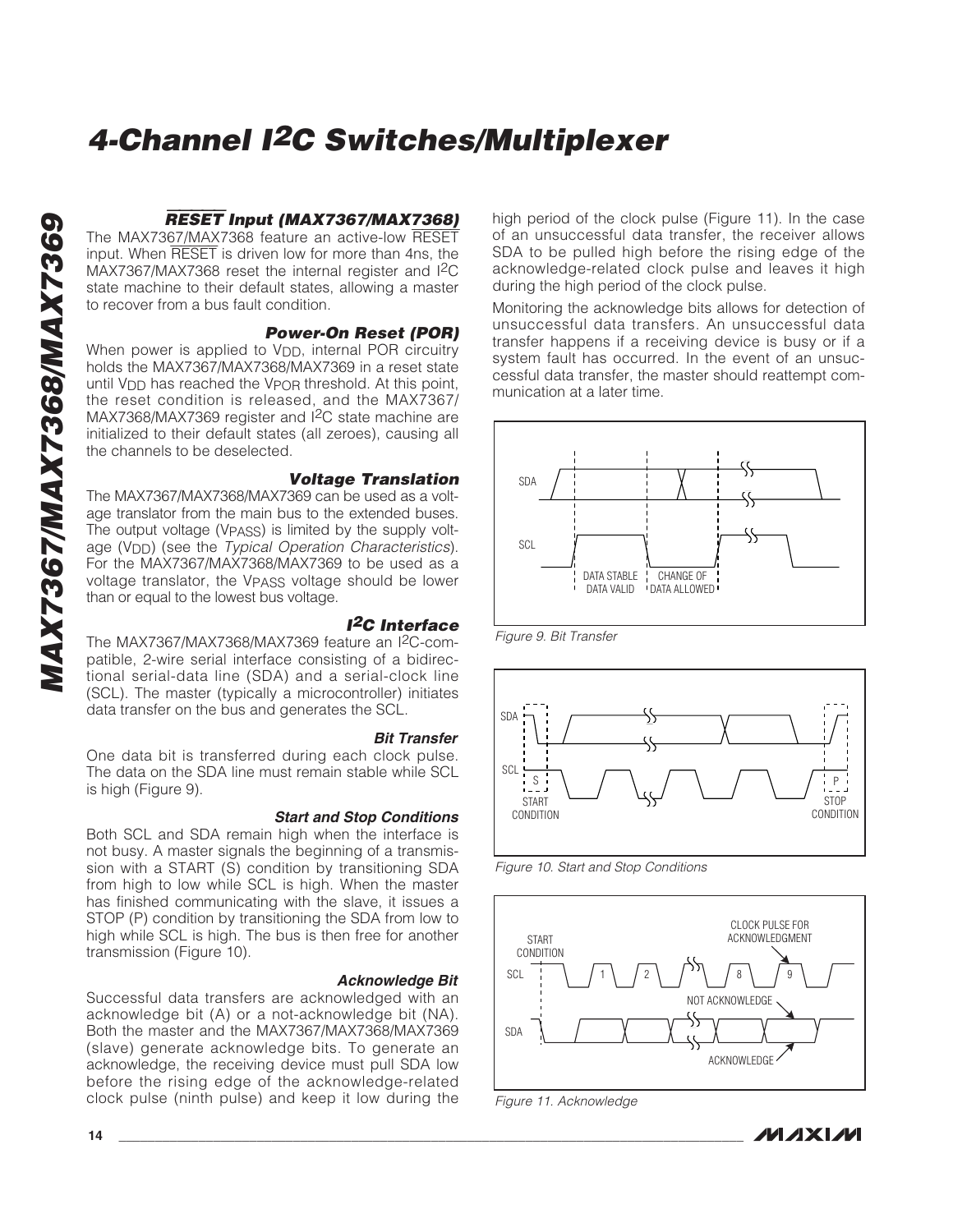#### **Serial Addressing**

A master initiates communication with a slave device by issuing a START condition followed by a slave address byte. The slave address byte consists of 7 address bits and a read/write bit  $(R/\overline{W})$ . When idle, the MAX7367/MAX7368/MAX7369 continuously wait for a START condition followed by its slave address. After recognizing a start condition followed by the correct address, the MAX7367/MAX7368/MAX7369 are ready to accept or send data. The least significant bit (LSB) of the address byte  $(R/\overline{W})$  determines whether the master is writing to or reading from the MAX7367/MAX7368/ MAX7369 (R $\overline{W}$  = 0 selects a write command, R $\overline{W}$  = 1 selects a read command as shown in Figures 12 and 13). After receiving the proper address, the MAX7367/MAX7368/MAX7369 (slave) issue an ACK by pulling SDA low for one clock cycle.

### **Applications Information**

#### **Repeated Slave Addresses**

The MAX7367/MAX7368/MAX7369 allow systems to reuse slave addresses individually on each channel of the extended bus. To reuse slave addresses on the extended bus channels of the MAX7367/MAX7368, ensure no more than one channel with a reused address is selected at the same time.

#### **Power-Supply Considerations**

The MAX7367/MAX7368/MAX7369 operate from a +2.3V to +5.5V power-supply voltage. Good powersupply decoupling is needed to maintain the performance of these parts. Bypass  $V_{\text{DD}}$  to GND with a 0.1 $\mu$ F surface-mount ceramic capacitor. Mount the bypass capacitor as close as possible to the device.



Figure 12. Read Command



Figure 13. Write Command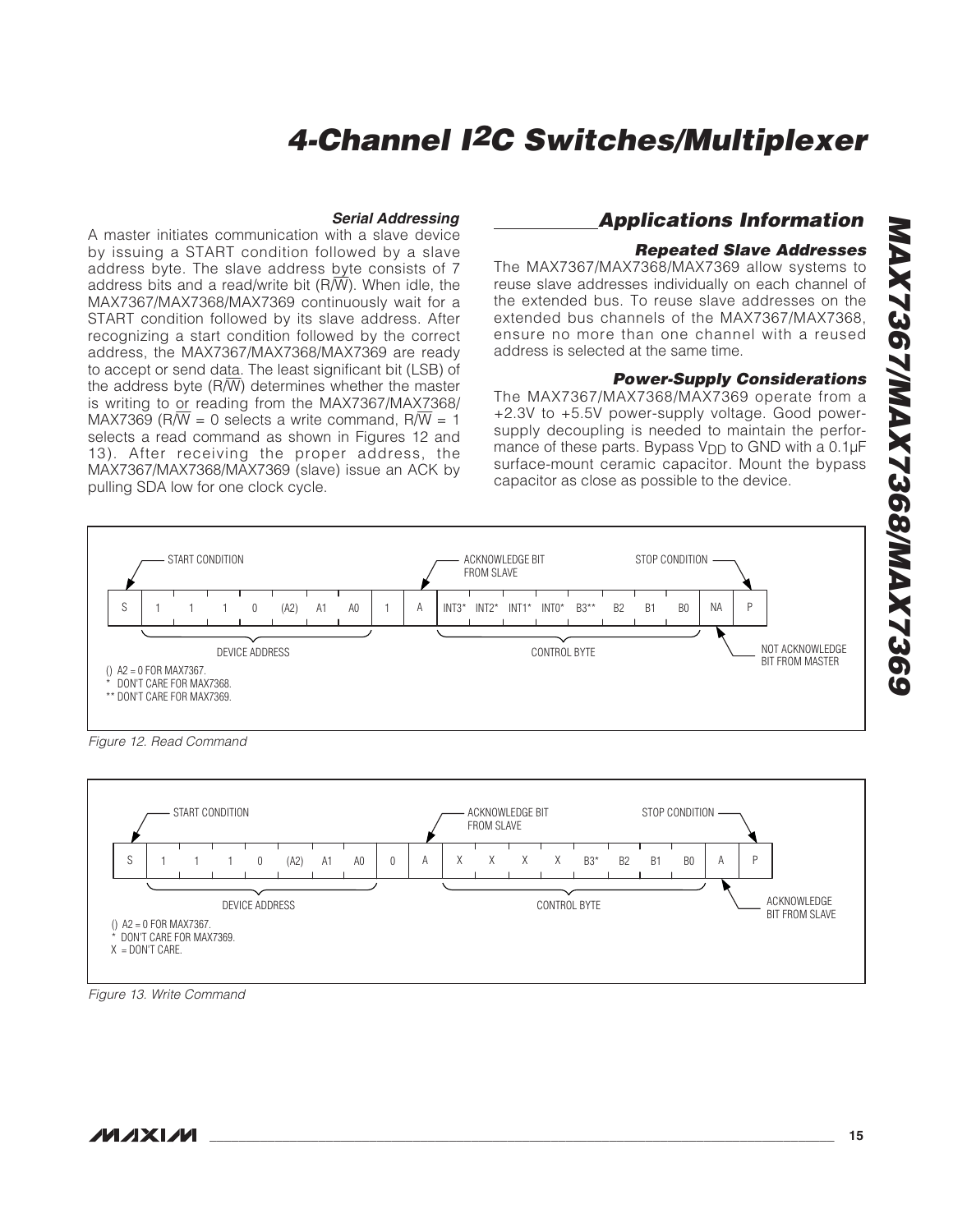### **Choosing Pullup Resistors**

I 2C requires pullup resistors to provide a logic-high level to data and clock lines. There are tradeoffs between power dissipation and speed, and a compromise must be made in choosing pullup resistor values. Every device connected to the bus introduces some capacitance even when the device is not in operation. 1<sup>2</sup>C specifies 300ns rise times to go from low to high (30% to 70%) for fast mode, which is defined for a data rate of 400kbps (refer to <sup>2</sup>C specifications for details). In order to meet the rise time requirement, choose the pullup resistors such that the rise time (t R = 0.85RPULLUP x CBUS) is less than 300ns. For a bus

capacitance of 400pF, choose a pullup resistor less than 880Ω. Often I<sup>2</sup>C devices work when the maximum specified rise time is exceeded. However, if the rise times become too slow, the devices on the bus do not recognize the command signals. Optional resistors (24 $\Omega$ ) in series with SDA and SCL protect the device inputs from high-voltage spikes on the bus lines and also minimize crosstalk and undershoot of the bus signals.

**Chip Information**

PROCESS: BiCMOS



### **Pin Configurations (continued)**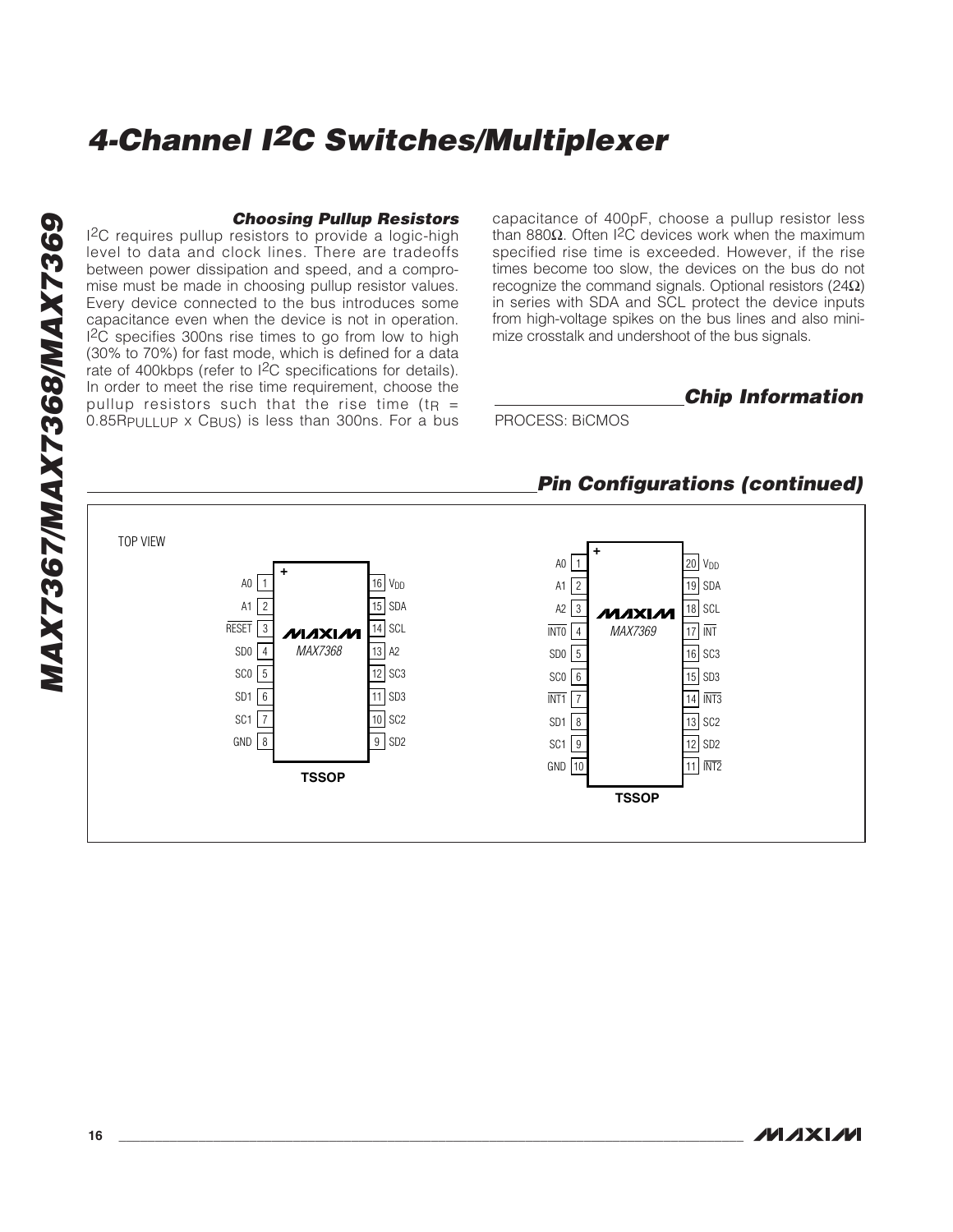

## **Typical Operating Circuit**

**MAXIM** 

**MAX7367/MAX7368/MAX7369**

**MAX7367/MAX7368/MAX7369**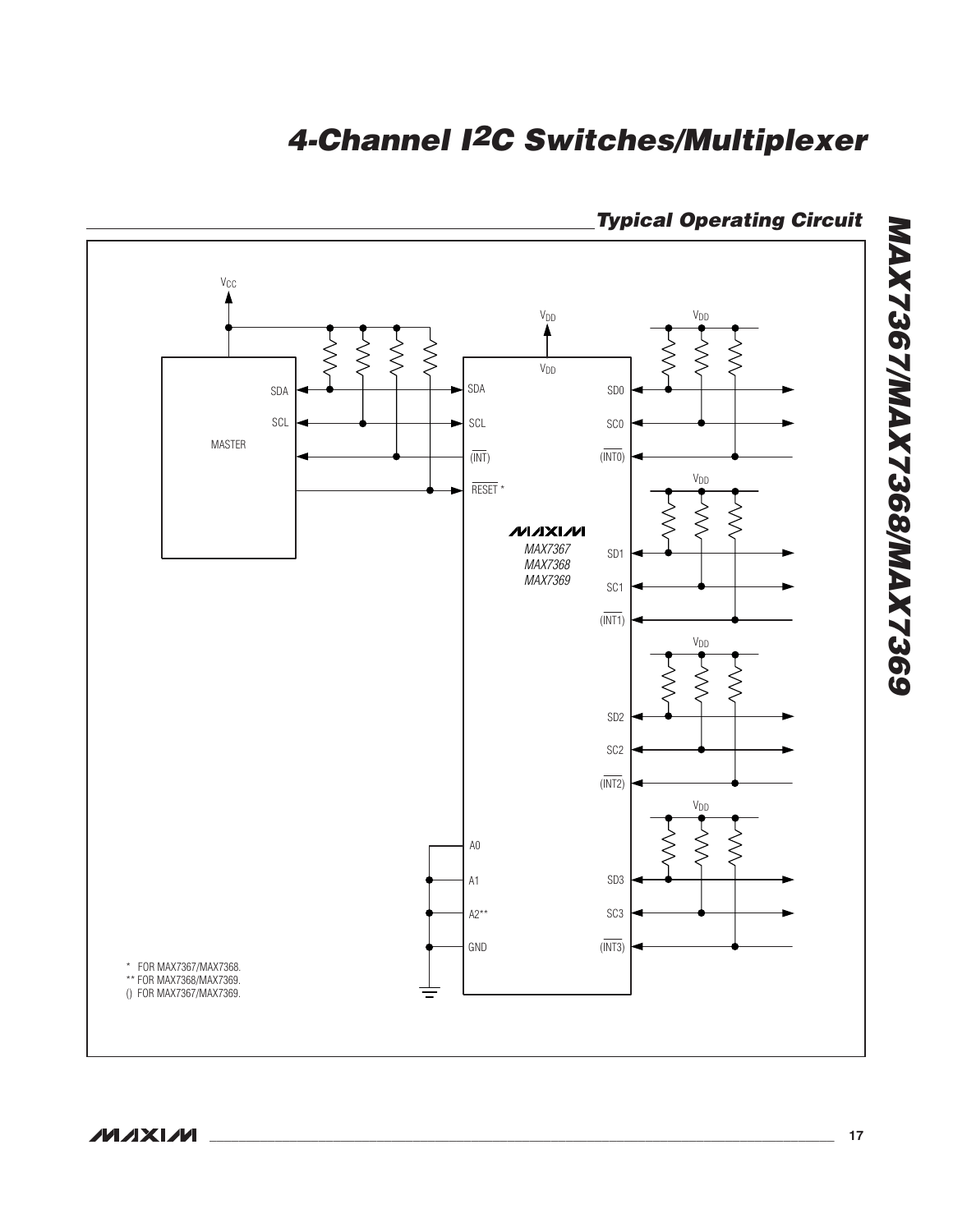### **Package Information**

For the latest package outline information and land patterns, go to **www.maxim-ic.com/packages** .

| <b>PACKAGE TYPE</b> | <b>PACKAGE CODE</b> | <b>DOCUMENT NO.</b> |
|---------------------|---------------------|---------------------|
| 20 TSSOP            | J20-3               | 21-0066             |
| 16 TSSOP            | J16-1               | 21-0066             |